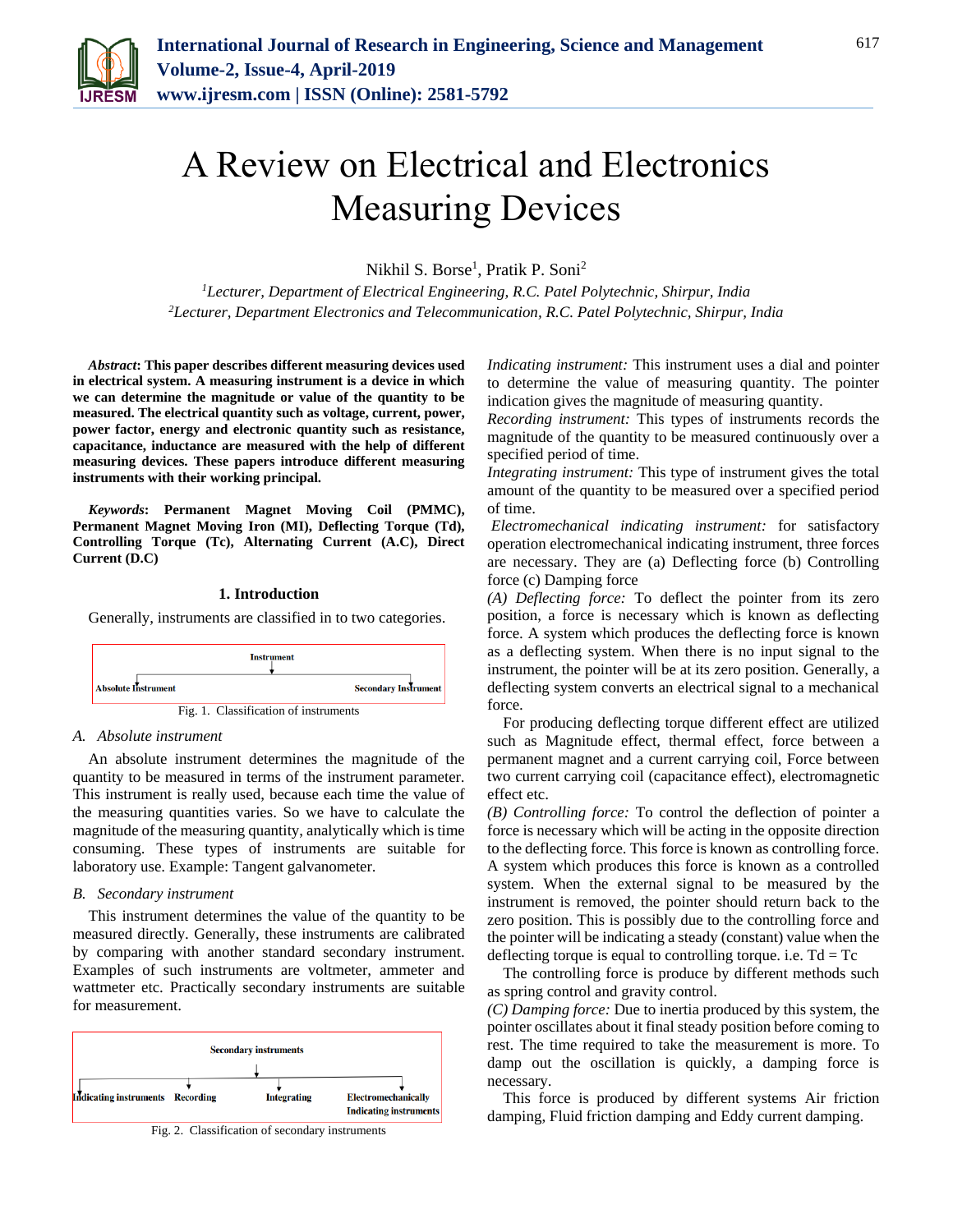

# **2. Electrical measurement**

For measurement of current, voltage, Power and Energy following instruments are used.

# *A. Permanent Magnet Moving Coil (PMMC) instrument*

PMMC is one of the most accurate types of instrument used for D.C. measurements of current and voltage.

It works on the principal of "when D.C. supply is given to the moving coil, D.C. current flows through it. When the current carrying coil is kept in the magnetic field, it experiences a force". This force produces a torque and the former rotates. The pointer is attached with the spindle. When the former rotates, the pointer moves over the calibrated scale. When the polarity is reversed a torque is produced in the opposite direction. The mechanical stopper does not allow the deflection in the opposite direction. Therefore, the polarity should be maintained with PMMC instrument.

If A.C. is supplied, a reversing torque is produced. This cannot produce a continuous deflection. Therefore, this instrument cannot be used in A.C.

The Extension of range of PMMC instrument is possible by using shunt and multiplier.

For providing damping torque eddy current damping are used and for providing controlling torque spring control are used.

# *B. Moving Iron (MI) instruments*

One of the most accurate instruments used for both AC and DC measurement is moving iron instrument. There are two types of moving iron instrument.

- Attraction type
- Repulsion type

The attraction type MI instrument works on the principle of "When the current is being measured is passed through the fixed coil. As the current is flow through the fixed coil, a magnetic field is produced". By magnetic induction the moving iron gets magnetized. Thus the deflecting force is produced due to force of attraction. Since the moving iron is attached with the spindle, the spindle rotates and the pointer moves over the calibrated scale. But the force of attraction depends on the current flowing through the coil. Here air friction damping is used to reduce the oscillation.

Whereas the repulsion type MI instrument works on the principle of when the current flows through the coil, a magnetic field is produced by it. So both fixed iron and moving iron are magnetized with the same polarity, since they are kept in the same magnetic field. Similar poles of fixed and moving iron get repelled. Thus the deflecting torque is produced due to magnetic repulsion. Since moving iron is attached to spindle, the spindle will move. So that pointer moves over the calibrated scale.

Air friction damping is used to reduce the oscillation and controlling torque are provided through Spring control.

# *C. Dynamometer (or) Electromagnetic moving coil instrument (EMMC)*

This instrument can be used for the measurement of voltage, current and power. The difference between the PMMC and dynamometer type instrument is that the permanent magnet is replaced by an electromagnet.

This type of instrument consists of three coils, out of these two coils are fixed coil and one is moving coil. All these coils are connected in series manner. This instrument works on the principle of when the current flows through the fixed coil; it produced a magnetic field, whose flux density is proportional to the current through the fixed coil. The moving coil is kept in between the fixed coil. When the current passes through the moving coil, a magnetic field is produced by this coil.

This instrument works on AC and DC. When AC voltage is applied, alternating current flows through the fixed coil and moving coil. When the current in the fixed coil reverses, the current in the moving coil also reverses. Torque remains in the same direction. This is because the fixed and moving coils are connected in series.

For providing controlling torque spring control is used and for damping torque Air friction damping is used.

## *D. Induction type instrument*

This instrument works on the principal of electromagnetic induction principal. When the alternating quantity is passed through the conductor it produces the field. If the other conductor placed in this field the force is applied on this conductor which produces rotating motion in fixed coil which rotate the pointer on calibrated scale. This instrument only used for the A.C quantity.

For providing controlling torque spring control is used and for damping torque eddy current damping is used.

## *E. Electrostatic instrument*

This instrument works on the principal of electrostatic principal. The instrument is generally used for measuring medium and high voltage. The voltage is reduced to low value by using capacitor potential divider. The force of attraction is proportional to the square of the voltage.

| Comparative study of entire instruments |                        |                     |                                       |               |
|-----------------------------------------|------------------------|---------------------|---------------------------------------|---------------|
| <b>Type of instrument</b>               | <b>Effect used</b>     | <b>Suitable for</b> | <b>Application</b>                    | <b>Sclae</b>  |
| Permanent Magnet Moving Coil Instrument | <b>Magnetic Effect</b> | D.C only            | Ammeter, Voltmeter                    | Uniform Scale |
| (PMMC)                                  |                        |                     |                                       |               |
| Permanent Magnet Moving Iron Instrument | <b>Magnetic Effect</b> | A.C and D.C         | Ammeter, Voltmeter                    | Non Uniform   |
| (MI)                                    |                        |                     |                                       | Scale         |
| Dynamometer Instrument                  | Electro Dynamic Effect | A.C and D.C         | Ammeter, Voltmeter, Wattmeter         | Non Uniform   |
|                                         |                        |                     |                                       | Scale         |
| Induction Type Instrument               | Electromagnetic Effect | A.C only            | Ammeter, Voltmeter, Wattmeter, Energy | Non Uniform   |
|                                         |                        |                     | meter                                 | Scale         |
| Electrostatic Instrument                | Electrostatic Effect   | A.C and D.C         | Voltage Only                          | Non Uniform   |
|                                         |                        |                     |                                       | Scale         |

Table 1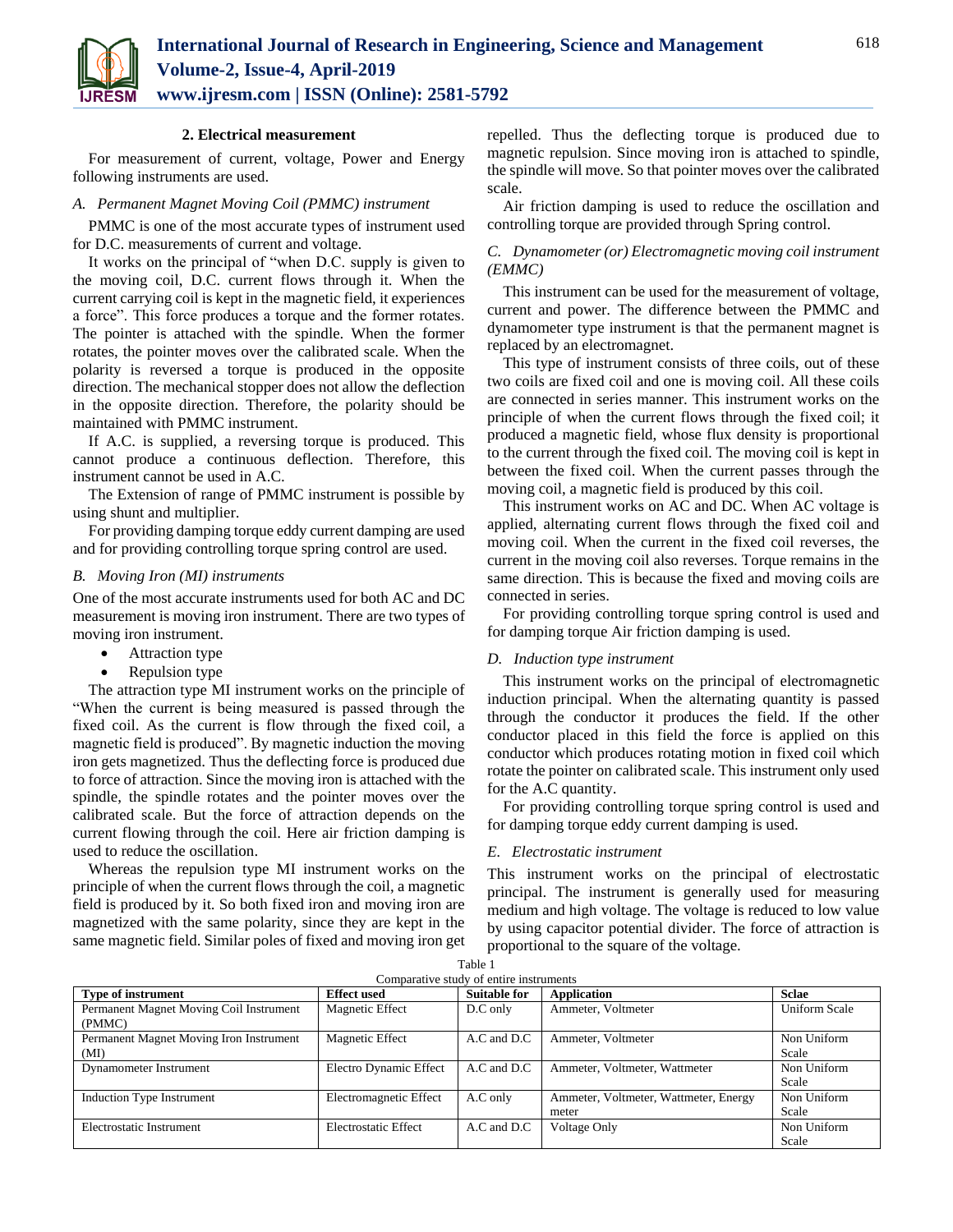

# **International Journal of Research in Engineering, Science and Management Volume-2, Issue-4, April-2019 www.ijresm.com | ISSN (Online): 2581-5792**

The voltage is to be measured is applied between the two plates of capacitor. The force of attraction between these plates produces a deflecting torque.

Controlling torque is produced by spring control. Air friction damping is used.

# **3. Electronic measurement**

The electronic component such as resistance, capacitance, inductance and frequency are measured with help of bridges. Bridge Circuit is a null method, operates on the principle of comparison. That is a known (standard) value is adjusted until it is equal to the unknown value. There are two types of bridges A.C bridges and D.C bridges.



Fig. 3. Classification of bridge circuits

*Measurement of Resistance:* There are different methods are used for measurement of low, medium and high resistance.

*Kelvin double bridge method:* This method is used for to measure unknown low resistance. Circuit connection for kelvin double bridge shown in below figure.



The unknown resistance is calculated by using following equation.

 $R = \frac{P}{Q} \cdot S$ 

*Wheatstone Bridge:* The device uses for the measurement of minimum resistance with the help of comparison method is known as the Wheatstone bridge. The value of unknown resistance is determined by comparing it with the known resistance. The Wheatstone bridge works on the principle of null deflection, i.e. the ratio of their resistances are equal, and no current flows through the galvanometer. The bridge is very reliable and gives an accurate result.



The unknown resistance is calculated by using following equation.

$$
R_X = \frac{R_2}{R_3} R_I
$$

*Measurement of Inductance:* Following different types of bridges are used for measurement of inductance.

*Maxwell's Inductance Bridge:* In such type of bridges, the value of unknown [resistance](https://circuitglobe.com/what-is-a-resistance.html) is determined by comparing it with the known value of the standard self-inductance. The connection diagram for the balance Maxwell bridge is shown in the figure below.



The unknown inductance is calculated by using following equation.

$$
L_l = \frac{R3L2}{R4}
$$

*Maxwell's Inductance Capacitance Bridge:* In this type of bridges, the unknown resistance is measured with the help of the standard variable capacitance. The connection diagram of the Maxwell Bridge is shown in the figure below.

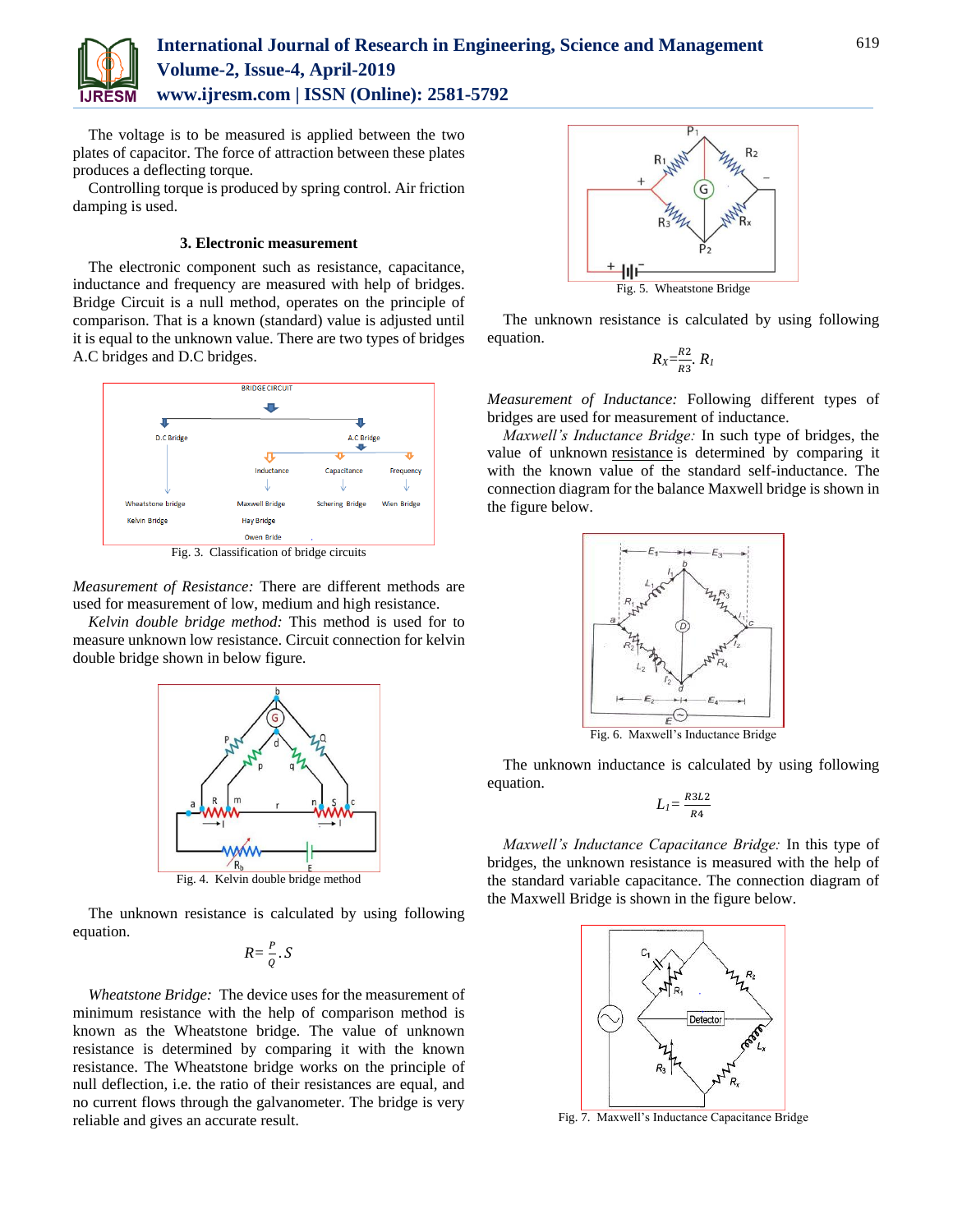

The unknown inductance is calculated by using following equation.

$$
L_X=R_2R_3C_1
$$

*Hay's Bridge:* The Hay's bridge is used for determining the self-inductance of the circuit. The bridge is the advanced form of Maxwell's bridge. The Maxwell's bridge is only appropriate for measuring the medium quality factor. Hence, for measuring the high-quality factor the Hays Bridge is used in the circuit.



The unknown inductance is calculated by using following equation.

$$
L_{X}=\frac{R2R3C1}{1+(\frac{1}{Q})2}
$$

For greater value of Q the 1/Q is neglected and hence the equation become  $L_X = R_2 R_3 C_1$ 

*Anderson Bridge:* The Anderson's bridge gives the accurate measurement of self-inductance of the circuit. The bridge is the advanced form of Maxwell's inductance capacitance bridge. In Anderson Bridge, the unknown inductance is compared with the standard fixed capacitance which is connected between the two arms of the bridge.



The unknown inductance is calculated by using following equation.

$$
R_{I} = \frac{R2.R3}{R4} \qquad L_{I} = \frac{C.R3}{R4} \left( rR_{2} + R_{2}R_{4} + rR_{4} \right)
$$

*Owen's Bridge:* The Bridge which measures the inductance in terms of standard capacitance is known as Owen's bridge. It

works on the principle of comparison i.e., the value of the unknown inductor is compared with the standard capacitor. The connection diagram of Owen's bridge is shown in the figure.



The unknown inductance is calculated by using following equation.

$$
L1 = R2R3C4 \qquad R1 = R3.\frac{c_4}{c_2}
$$

*Measurement of Capacitance:* For measurement of unknown capacitance Schering Bridge are used.

*Schering Bridge:* The Schering bridge use for measuring the capacitance of the capacitor, dissipation factor, properties of an insulator, capacitor bushing, insulating oil and other insulating materials. It is one of the most commonly used AC Bridge. The Schering Bridge works on the principle of balancing the load on its arm.



The unknown capacitance is calculated by using following equation.

$$
C1 = \frac{R4}{R3}C2
$$